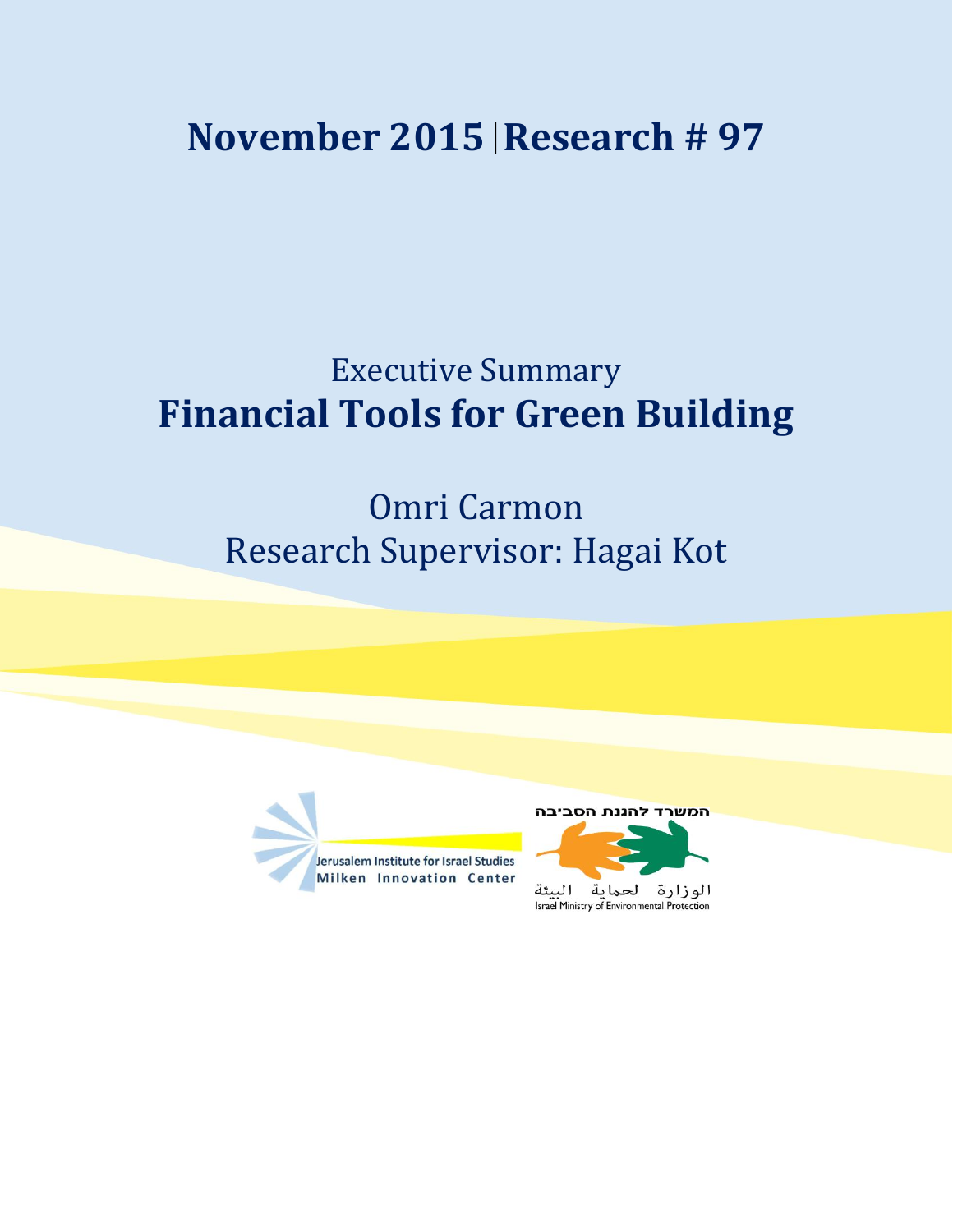## **About the Milken Innovation Center Fellows Program**

The Milken Innovation Center Fellows Program accelerates Israel's economic growth through innovative, market-based solutions for long-term economic, social, and environmental challenges. Our goal is to accelerate Israel's transition from a Start-up Nation to a Global Nation with solutions that others can replicate.

The Program awards annual fellowships to outstanding Israeli graduate students. We train and deploy some of Israel's best and brightest young professionals to create pragmatic financing and economic policy solutions.. Our applied research and Financial Innovations Labs® are a launching pad for transformative change, using innovative financing mechanisms, programs and policies to bridge social, regional, economic and productivity gaps within Israel and between Israel and the world.

In addition, Fellows craft their own projects during their internship aimed at barriers to job creation and capital formation in Israel. The Fellows' research, carried out under the guidance of an experienced academic and professional staff, support business and policy makers to shape economic reality in Israel. The program offers the ultimate training opportunity, combining real-life work experience with applied research.

Throughout the year, Fellows receive intensive training in economic and financial analysis, public policy and research methods. They acquire tools for communication and presentation, policy analysis, leadership and project management. The fellows participate in a weekly research training workshop where they work with senior economic and government professionals, business leaders, and top academic and financial practitioners from Israel and abroad. They also participate in an accredited MBA course, taught at the Hebrew University School of Business Administration by Prof. Glenn Yago.

Fellows Program alumni can be found in senior positions in the public and private sectors. Some serve in key positions in government ministries while others work at private-sector companies or go on to advanced graduates studies at leading universities in Israel, the United States and Great Britain.

The Fellows Program is a non-partisan. It is funded, in part, by the Milken Institute and other leading philanthropic organizations and individuals in the United States and Israel.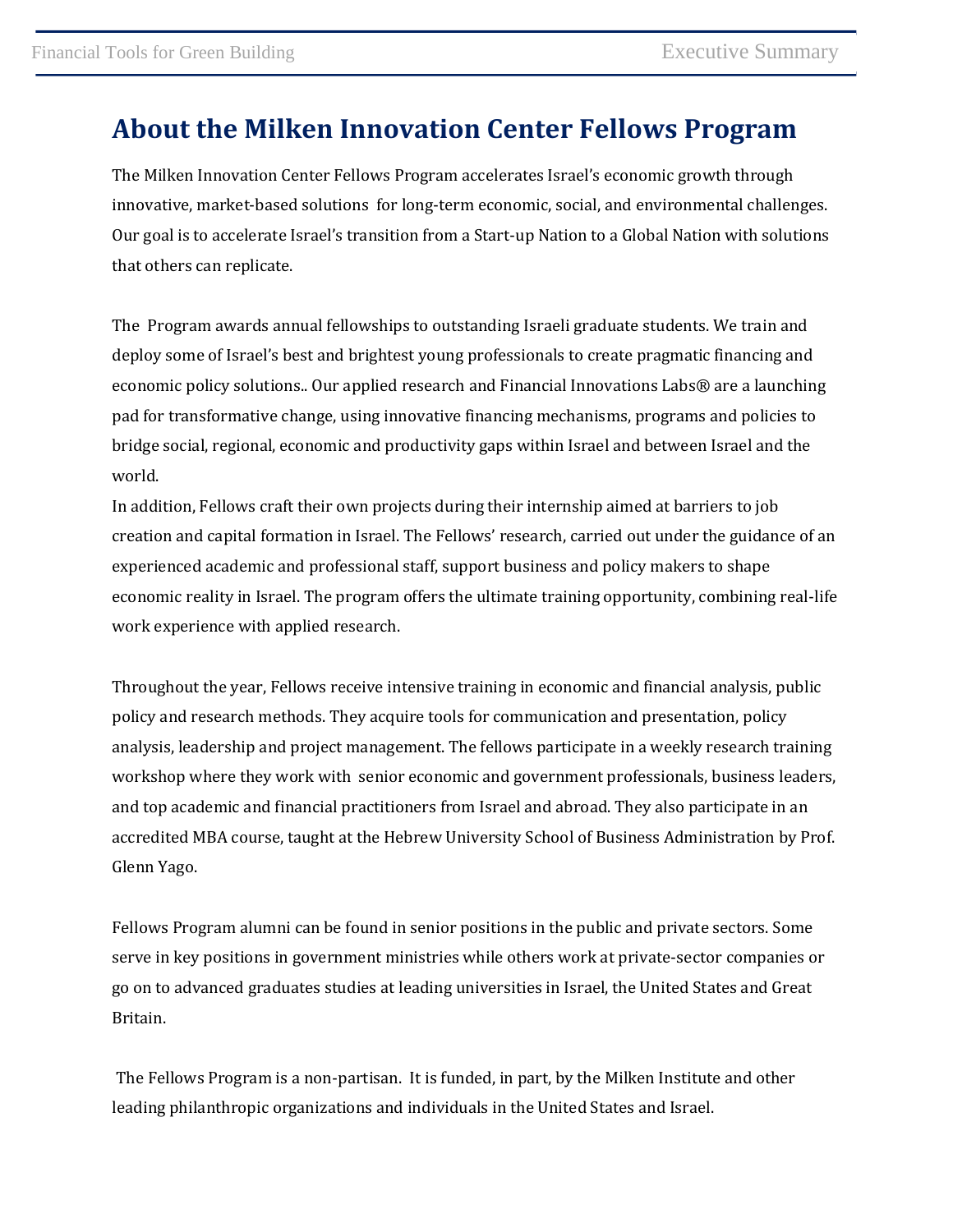Buildings are responsible for about 32% of the world's energy consumption (60% in Israel) and contribute 19% of total Greenhouse gas emissions. This reality has led to the growth of the green building market. With the pressing public goals of lowering environment-damaging emissions, building developers and consumers are looking for ways to improve energy efficiency. The payback for private investments in energy efficiency is improving, but it has not yet achieved widespread adoption in Israel. As of 2014, 7% of total residential construction has been certified as green. General trends indicate the situation is growing worse and the needs increasing. Homes are larger and more expensive, increasingly built on the outskirts of urban areas, and are more energy intensive. This market failure and the role of the public sector in leveraging these private investments is increasingly clear.

Even though residential energy efficiency leverages investments in the economy by an estimated 3.2 times the initial public investment, public tools to leverage these investments do not yet exist in Israel. This research examined the financial gaps and needed financial tools to fill this investment gap, leveraging and incentivizing all links in the building value chain to invest in environment in energy efficient buildings.

Nevertheless, Israel is home to robust young companies in the green technology sector, including companies developing passive and active solar power, smart metering and grid management, efficient insulation, building materials, and water savings technologies applicable to commercial, agriculture, and residential markets. Indeed, Israel is ranked number one in the world in clean technology innovations. While these companies create new and compelling economic opportunities, paradoxically, they find difficulty getting traction in the local market.

In order to overcome these obstacles, this research offers several financial approaches to be developed with special tools:

- **1. Tax benefits** to increase the return on equity for direct capital investments in green technologies.
- **2. Subsidized loans** to lower the cost of debt with more flexible terms and shift risk from conventional debt sources.
- **3. Discounts and rebates** provided by suppliers to contractors and consumers to encourage adoption of new green technologies.
- **4. Performance financing** to provide financing based on the efficient technologies, lower operating costs, and increased cash flow for the consumer that can be used to pay for the initial capital investment.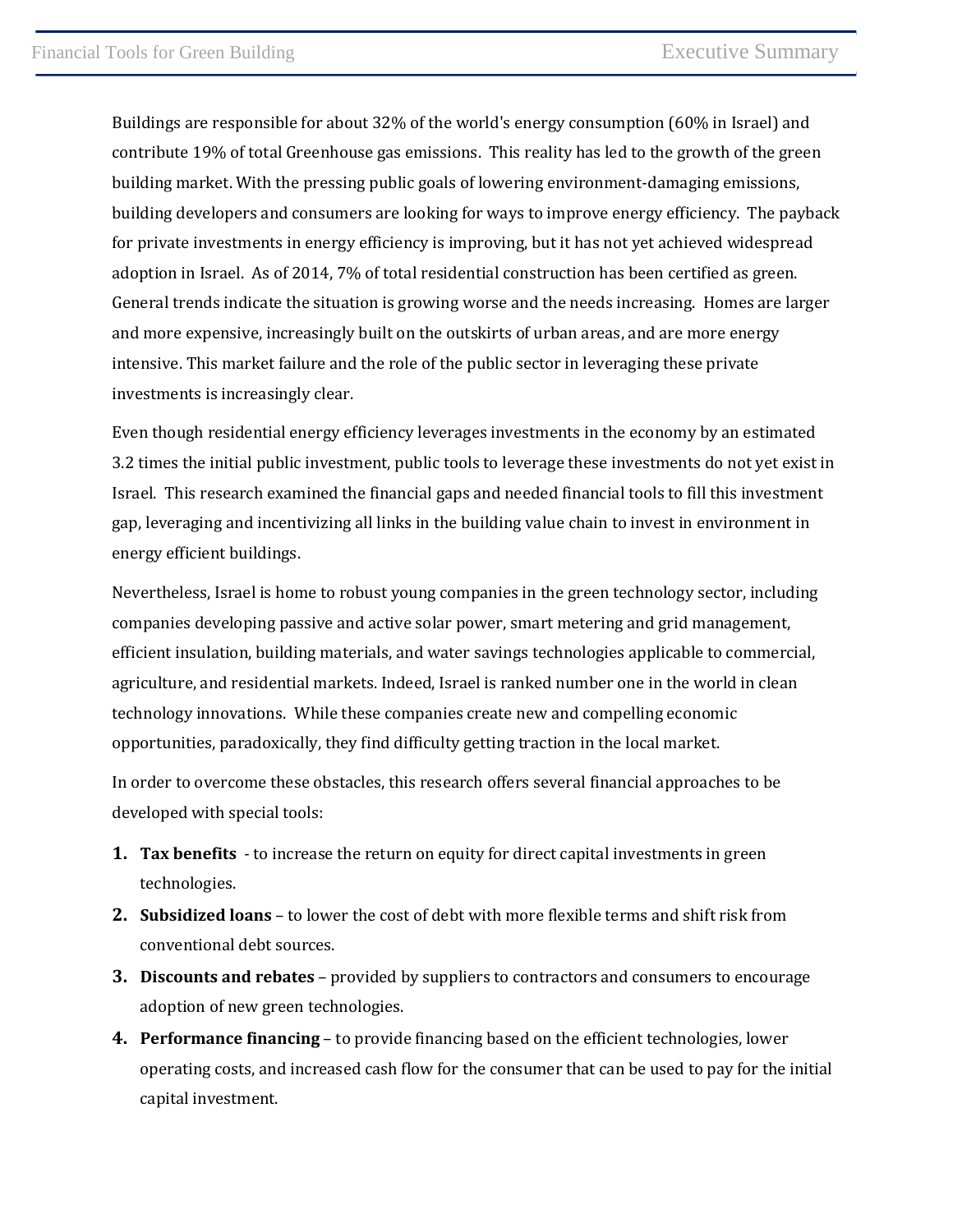**5. Regulatory relief** – to provide adjustments and allowances in the building plans and systems for the contractor, including accelerated permitting for energy efficient building plans.

These financial tools and approaches must be tailored for both new construction and renovations. Further, these tools must be structured in a sustainable model, allowing them to meet the needs of market now and in the future to promote the public strategic goals to increase energy efficiency, energy independence, and reducing greenhouse gas emissions.

The benefits from this approach will be a stronger business sector offering sustainable green building solutions, adoption of financially feasible green building systems by developers and contractors, and lower operating costs for consumers – all of which will contribute to the lower overall energy use and a reduction in Israel's carbon footprint.